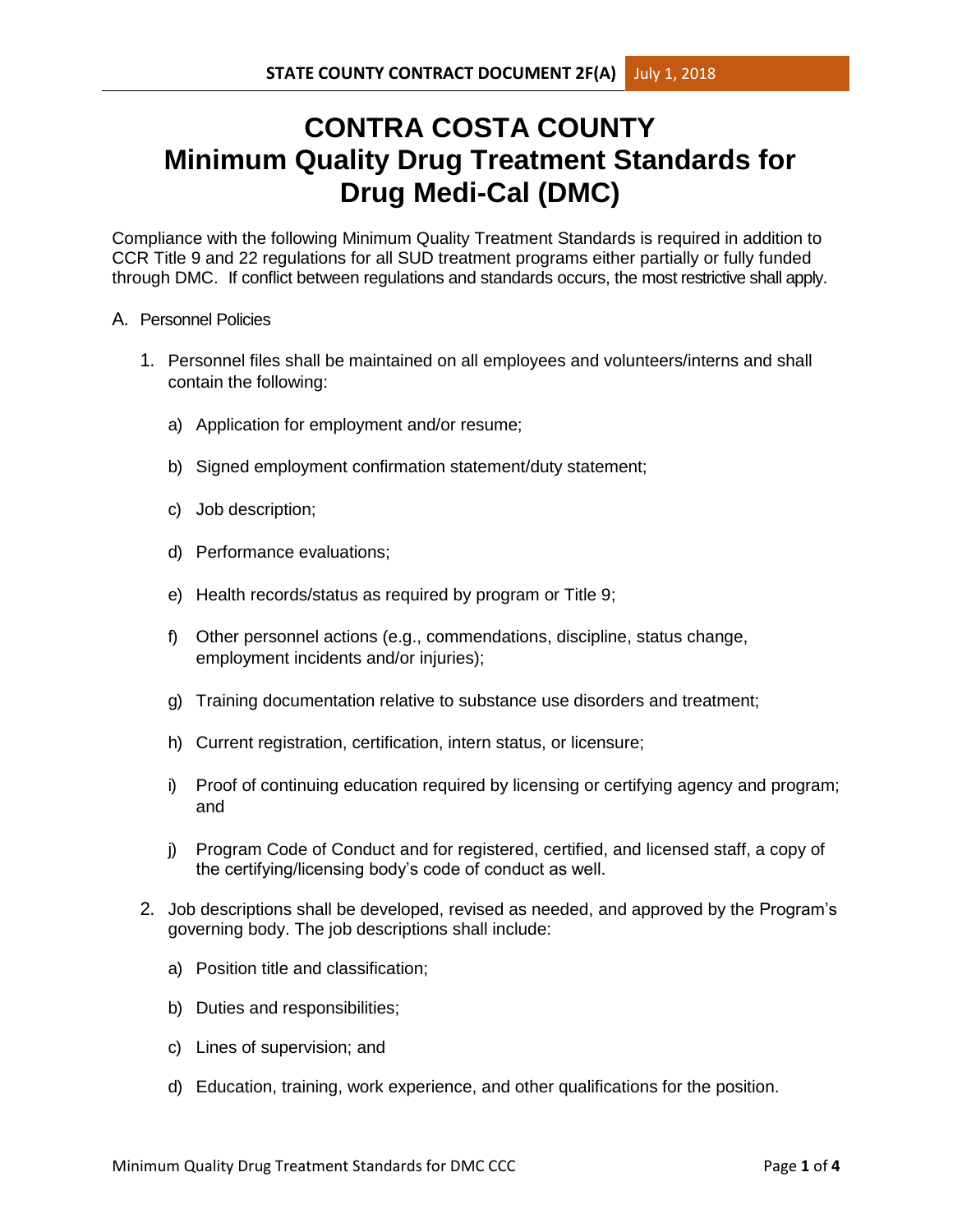- 3. Written code of conduct for employees and volunteers/interns shall be established which addresses at least the following:
	- a) Use of drugs and/or alcohol;
	- b) Prohibition of social/business relationship with beneficiary's or their family members for personal gain;
	- c) Prohibition of sexual contact with beneficiary's;
	- d) Conflict of interest;
	- e) Providing services beyond scope;
	- f) Discrimination against beneficiary's or staff;
	- g) Verbally, physically, or sexually harassing, threatening, or abusing beneficiary's, family members or other staff;
	- h) Protection beneficiary confidentiality;
	- i) The elements found in the code of conduct(s) for the certifying organization(s) the program's counselors are certified under; and
	- j) Cooperate with complaint investigations.
- 4. If a program utilizes the services of volunteers and or interns, procedures shall be implemented which address:
	- a) Recruitment;
	- b) Screening;
	- c) Selection;
	- d) Training and orientation;
	- e) Duties and assignments;
	- f) Scope of practice;
	- g) Supervision;
	- h) Evaluation; and
	- i) Protection of beneficiary confidentiality.
- 5. Written roles and responsibilities and a code of conduct for the medical director shall be clearly documented, signed and dated by a program representative and physician.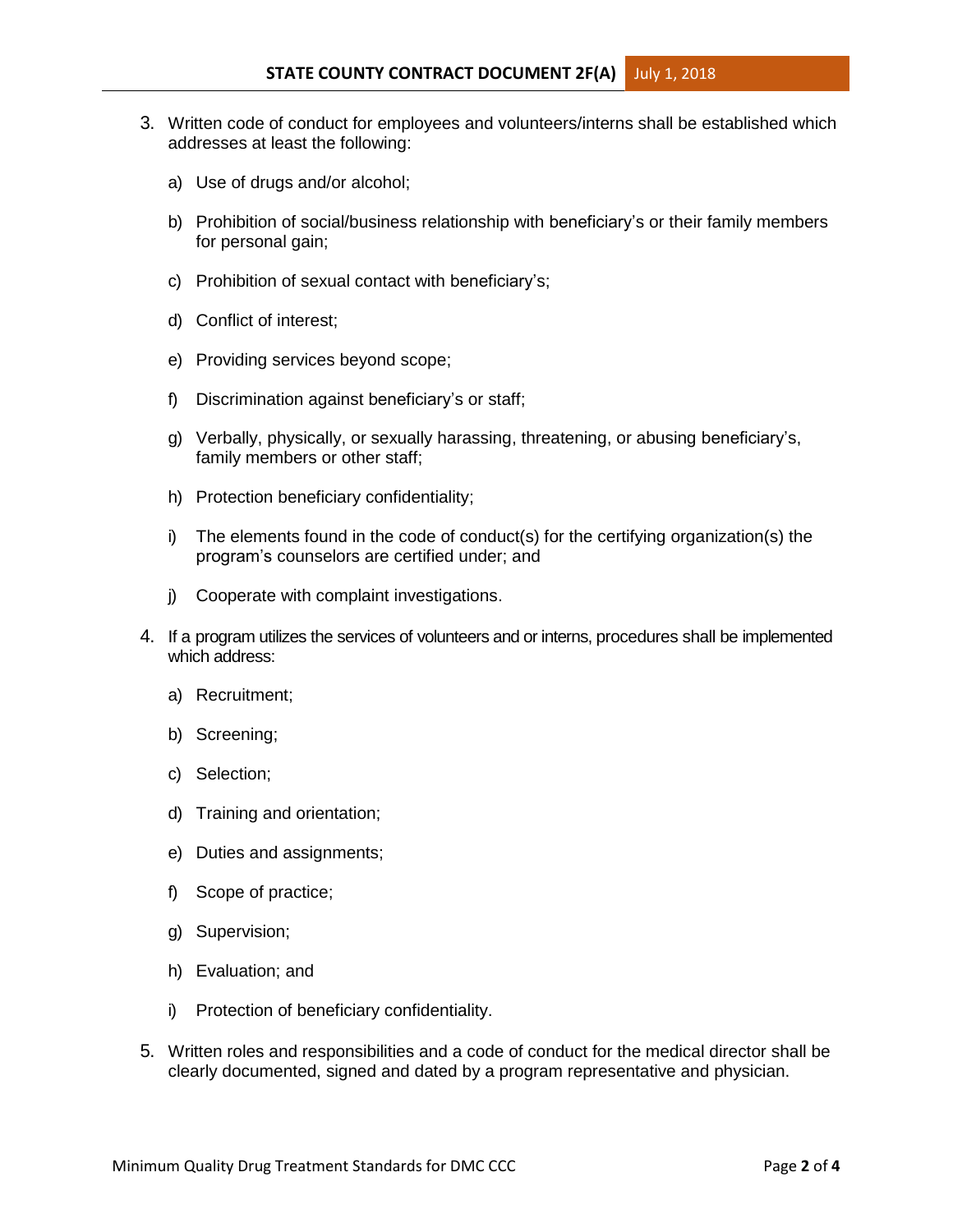## B. Program Management

- 1. Admission or Readmission
	- a) Each program shall include in its policies and procedures written admission and readmission criteria for determining beneficiary's eligibility and suitability for treatment. These criteria shall include, at minimum:
		- i. DSM diagnosis;
		- ii. Use of alcohol/drugs of abuse;
		- iii. Physical health status; and
		- iv. Documentation of social and psychological problems.
	- b) If a potential beneficiary does not meet the admission criteria, the beneficiary shall be referred to an appropriate service provider.
	- c) If a beneficiary is admitted to treatment, a consent to treatment form shall be signed by the beneficiary.
	- d) The medical director shall document the basis for the diagnosis in the beneficiary record.
	- e) All referrals made by program staff shall be documented in the beneficiary record.
	- f) Copies of the following documents shall be provided to the beneficiary upon admission:
		- i. Beneficiary rights, share of cost if applicable, notification of DMC funding accepted as payment in full, and consent to treatment.
	- g) Copies of the following shall be provided to the beneficiary or posted in a prominent place accessible to all beneficiaries:
		- i. A statement of nondiscrimination by race, religion, sex, ethnicity, age, disability, sexual preference, and ability to pay;
		- ii. Complaint process and grievance procedures;
		- iii. Appeal process for involuntary discharge; and
		- iv. Program rules, expectations and regulations.
	- h) Where drug screening by urinalysis is deemed medically appropriate the program shall:
		- i. Establish procedures which protect against the falsification and/or contamination of any urine sample; and